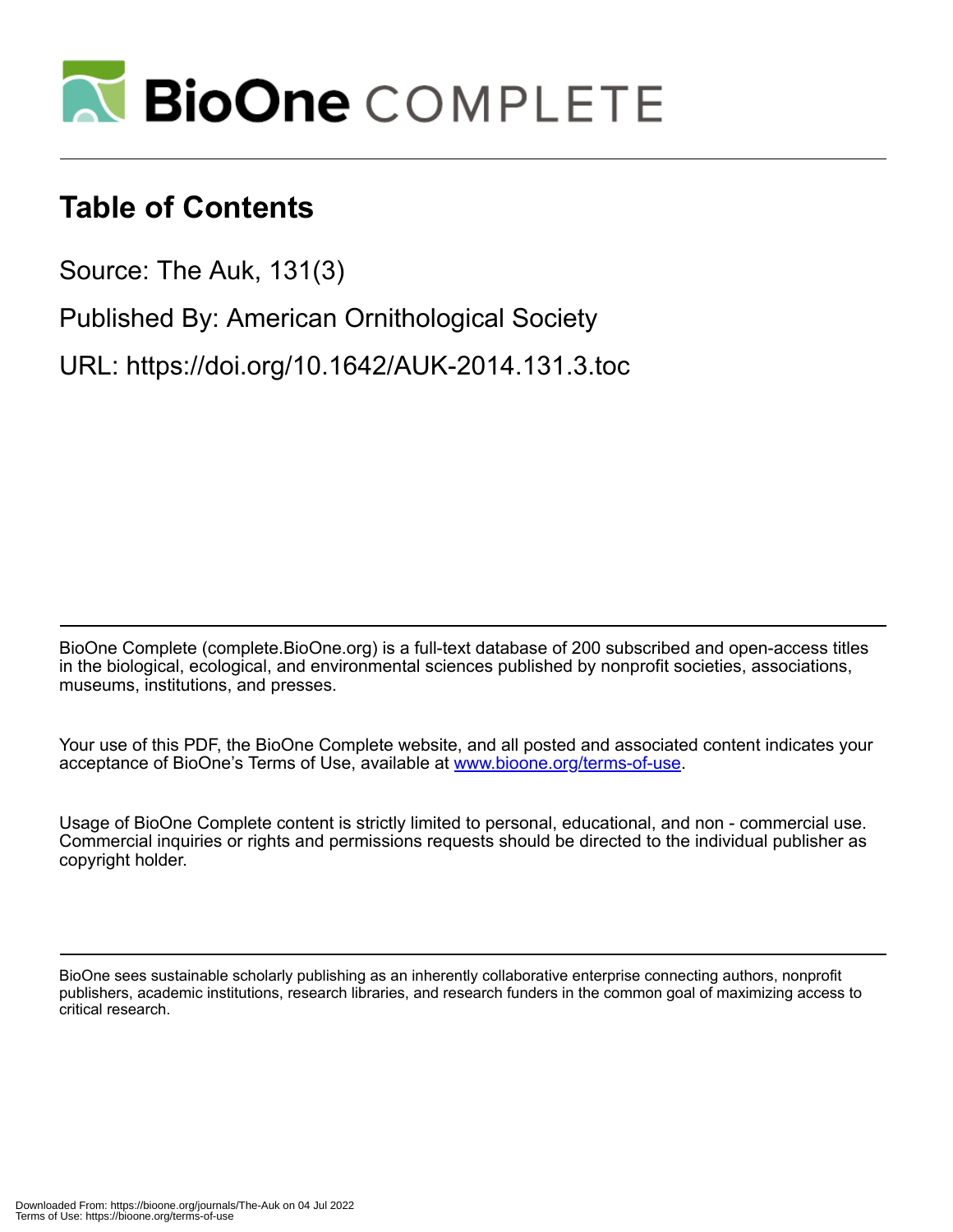

Volume 131, Issue 3, July 2014 DOI: 10.1642/AUK-2014.131.3.toc

# CONTENTS

# **PERSPECTIVE**

#### METHODS AND STATISTICS

321 A call for the preservation of images, recordings, and other data in association with avian genetic samples, and the introduction of a solution: OMBIRDS by Ildiko Szabo, Grant Hurley, Stephanie Cavaghan, and Darren E. Irwin

# RESEARCH ARTICLES

#### REPRODUCTIVE AND BREEDING BIOLOGY

- 257 Winter body condition in the Collared Flycatcher: Determinants and carryover effects on future breeding parameters by Rita Hargitai, Gergely Hegyi, Márton Herényi, Miklós Laczi, Gergely Nagy, Balázs Rosivall, Eszter Szöllősi, and János Török
- 287 Previous success and current body condition determine breeding propensity in Lesser Scaup: Evidence for the individual heterogeneity hypothesis by Jeffrey M. Warren, Kyle A. Cutting, John Y. Takekawa, Susan E. De La Cruz, Tony D. Williams, and David N. Koons
- 388 Offspring sex ratio varies according to nest location within a colony of Great Cormorants by Piotr Minias, Katarzyna Wojczulanis-Jakubas, and Krzysztof Kaczmarek

#### FORAGING ECOLOGY

- 265 On the ''real estate market'': Individual quality and the foraging ecology of male Cory's Shearwaters by Antje Chiu Werner, Vitor H. Paiva, and Jaime Ramos
- 378 No evidence of food limitation during the breeding season of a freshwater marsh-nesting tern by David A. Shealer
- 434 Resource partitioning in three congeneric sympatrically breeding seabirds: Foraging areas and prey utilization by G. S. Robertson, M. Bolton, W. J. Grecian, L. J. Wilson, W. Davies, and P. Monaghan

#### BEHAVIOR AND PHYSIOLOGY

- 275 Carotenoid coloration predicts escape performance in the House Finch (Haemorhous mexicanus) by Fernando Mateos-Gonzalez, Geoffrey Hill, and Wendy Hood
- 327 Peripheral androgen action helps modulate vocal production in a suboscine passerine by Matthew J. Fuxjager, Jonathan B. Heston, and Barney A. Schlinger
- 396 Compensatory growth in nestling Zebra Finches impacts body composition but not adaptive immune function by Tess L. Killpack, Dan Nan Tie, and William H. Karasov

#### PHYLOGEOGRAPHY

298 Genetic and morphometric diversity in the Lark Sparrow (Chondestes grammacus) suggest discontinuous clinal variation across major breeding regions associated with previously characterized subspecies by Jeremy D. Ross and Juan L. Bouzat

#### COMMUNICATION AND SENSORY ECOLOGY

- 314 Do nestling Tree Swallows (Tachycineta bicolor) respond to parental alarm calls? by Emma McIntyre, Andrew G. Horn, and Marty L. Leonard
- 421 Vocal distinctiveness of the Red Crossbill (Loxia curvirostra) on the island of Newfoundland, Canada by Douglas P. Hynes and Edward H. Miller

Q 2014 American Ornithologists' Union. ISSN 0004-8038, electronic ISSN 1938-4254

Direct all requests to reproduce journal content to the Central Ornithology Publication Office at aoucospubs@gmail.com